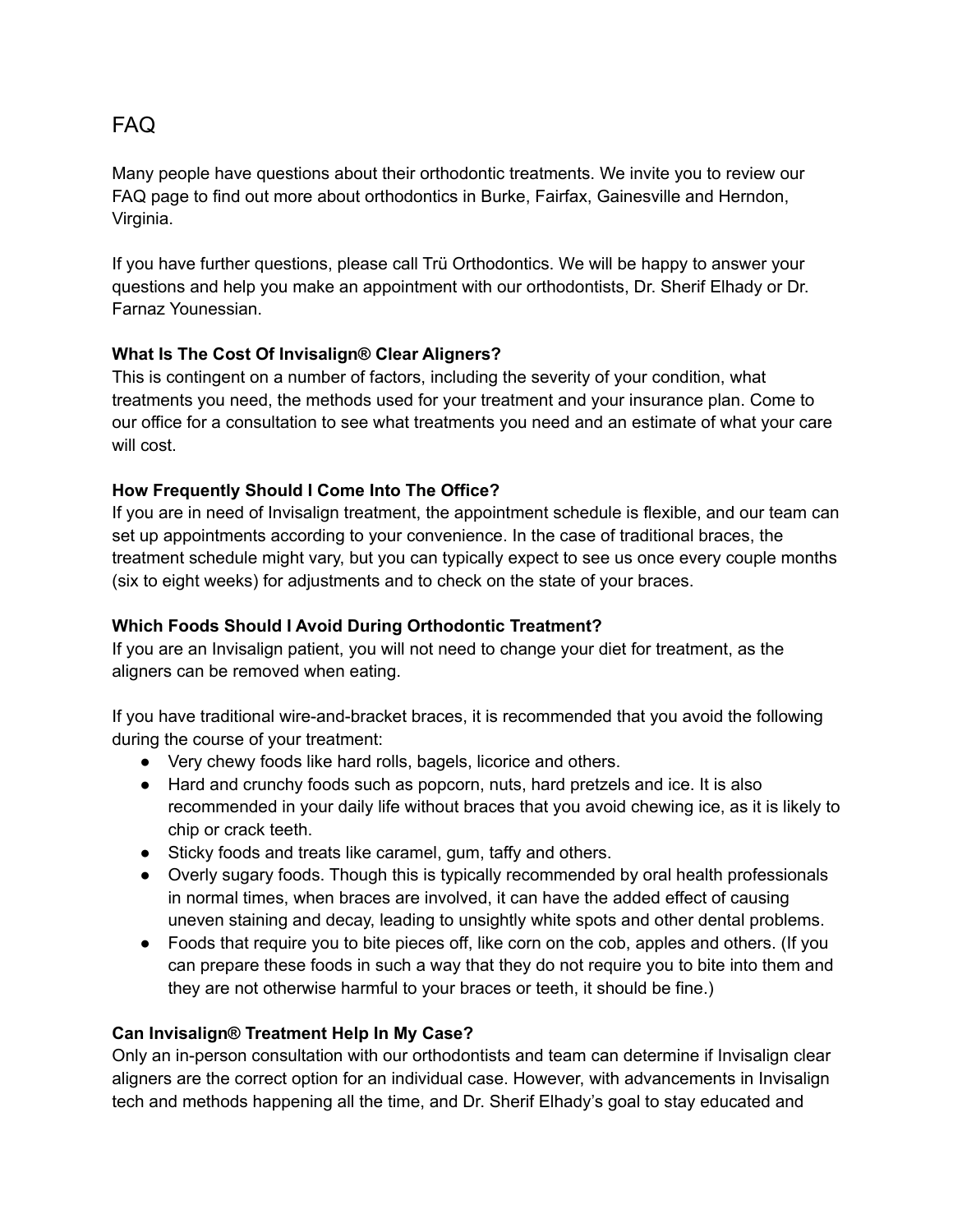experienced, we are confident that most cases can be treated with Invisalign aligners. Give us a call today or fill out our inquiry form to schedule your consultation.

#### **How Many Patients Have Chosen Invisalign® Aligners?**

Worldwide, over 3 million people have had their teeth straightened with Invisalign treatments.

#### **How Does The Invisalign® System Work?**

After taking digital impressions of your teeth, our orthodontists and team create a virtual 3D simulation that gradually transitions from your current smile towards the ideal straightened version of your teeth. From this, a series of customized clear aligners are created that will gradually change shape to move your teeth into their ideal alignment. You will have your own customized treatment plan and change your aligners every two weeks as your teeth adjust.

#### **Why Invisalign® Aligners?**

For adults and teens who are concerned about the appearance and feel of traditional braces, the Invisalign system can allow you to get the care you need without the possibly obtrusive appearance and dietary restrictions of traditional braces. Invisalign aligners are clear and smooth, so they are both discrete and comfortable. They can also be removed while eating, allowing you to get orthodontic treatment without the need to change your current diet.

#### **What Is Orthodontics?**

Orthodontics is a field of dental specialty which focuses on diagnosing, preventing and treating dental and facial irregularities, usually those involving misaligned teeth and jaws. Orthodontists are dentists who have completed two to three years of additional specialty training in order to address these concerns and help patients straighten their teeth, correct misaligned jaws and resolve related problems.

# **When Should My Child Receive Their First Orthodontic Screening?**

We, along with the American Association of Orthodontists, recommend that children receive their initial orthodontic screening by age 7. By this age, we will be able to determine if orthodontic treatment is needed, and, if so, when it should begin.

# **Am I Too Old For Orthodontic Treatment?**

Never! In fact, more and more adults are seeking orthodontic treatment. While most patients receive orthodontic treatment as children or teenagers, you can receive treatment at any age as long as your teeth and supporting structures are healthy.

# **What Are My Treatment Options?**

There are a variety of orthodontic treatments available, ranging from traditional metal braces to ceramic (clear) braces and clear aligners. Our orthodontists will discuss your treatment options with you to help you find the type of orthodontic treatment that will be most effective and work with your lifestyle.

# **How Do I Keep My Teeth Clean While Wearing Braces?**